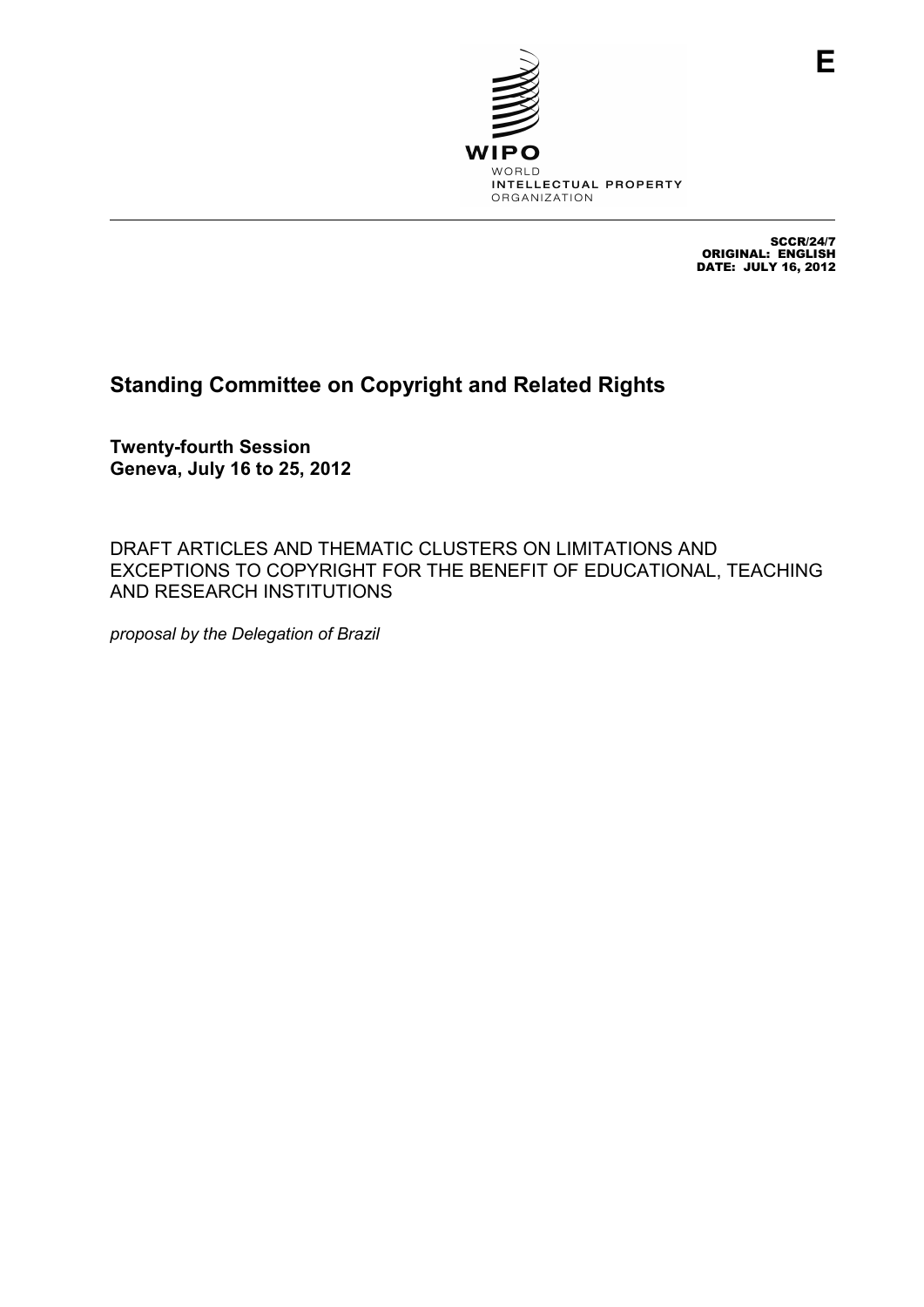## 1. BACKGROUND

This submission offers proposals of legal provisions as well as of a list of thematic clusters on limitations and exceptions to copyright and related rights for educational, teaching and research institutions.

We urge Member States to engage in text-based work with a view to reaching agreement on appropriate exceptions and limitations in this area, as provided for by the work program adopted by the 21st session of the Committee.

Brazil supports that the discussions during the three days dedicated to exceptions and limitations for educational, teaching and research institutions be based on thematic clusters, following the example of the discussions held in the last session of the SCCR on limitations and exceptions for libraries and archives.

This session of the SCCR should aim at the adoption of a working document that comprises Member States proposals regarding limitations and exceptions to copyright to the benefit of educational, teaching and research institutions and to persons with other disabilities. The adoption of a working document is the first step to advance on the path of negotiations towards the adoption of international legal instruments in those two areas.

## 2. DRAFT PROVISIONS

Brazil would like to submit the following draft provisions, while reserving its right to make further proposals.

"The following shall not constitute violation of copyright:

- The performance, recitation and exhibition of a work, as applicable, for teaching purposes in educational institutions in the context of educational or research activities, to the extent justified by the non-commercial purpose to be achieved, provided that the source, including the author's name is indicated, unless this turns out to be impossible.
- The reproduction, translation and distribution of excerpts of existing works of any kind, or of entire works in the case of works of visual arts or short compositions, as a pedagogical resource for the use by teachers with the purpose of illustration in the context of educational or research activities, to the extent necessary justified by the non-commercial purpose to be achieved, provided that the source, including the author's name is indicated, unless this turns out to be impossible.
- The note taking of lectures, conferences and classes by those to whom they are addressed. The publication of the notes of said lectures, conferences and classes in whole or in part is prohibited without prior written permission of the person who addressed them.
- The quotation in books, newspapers, magazines or in any other medium of excerpts of a work for the purposes of study, criticism or debate, to the extent justified by the purpose and in accordance with fair practice, provided that the source, including the author's name, is indicated, unless this turns out to be impossible."